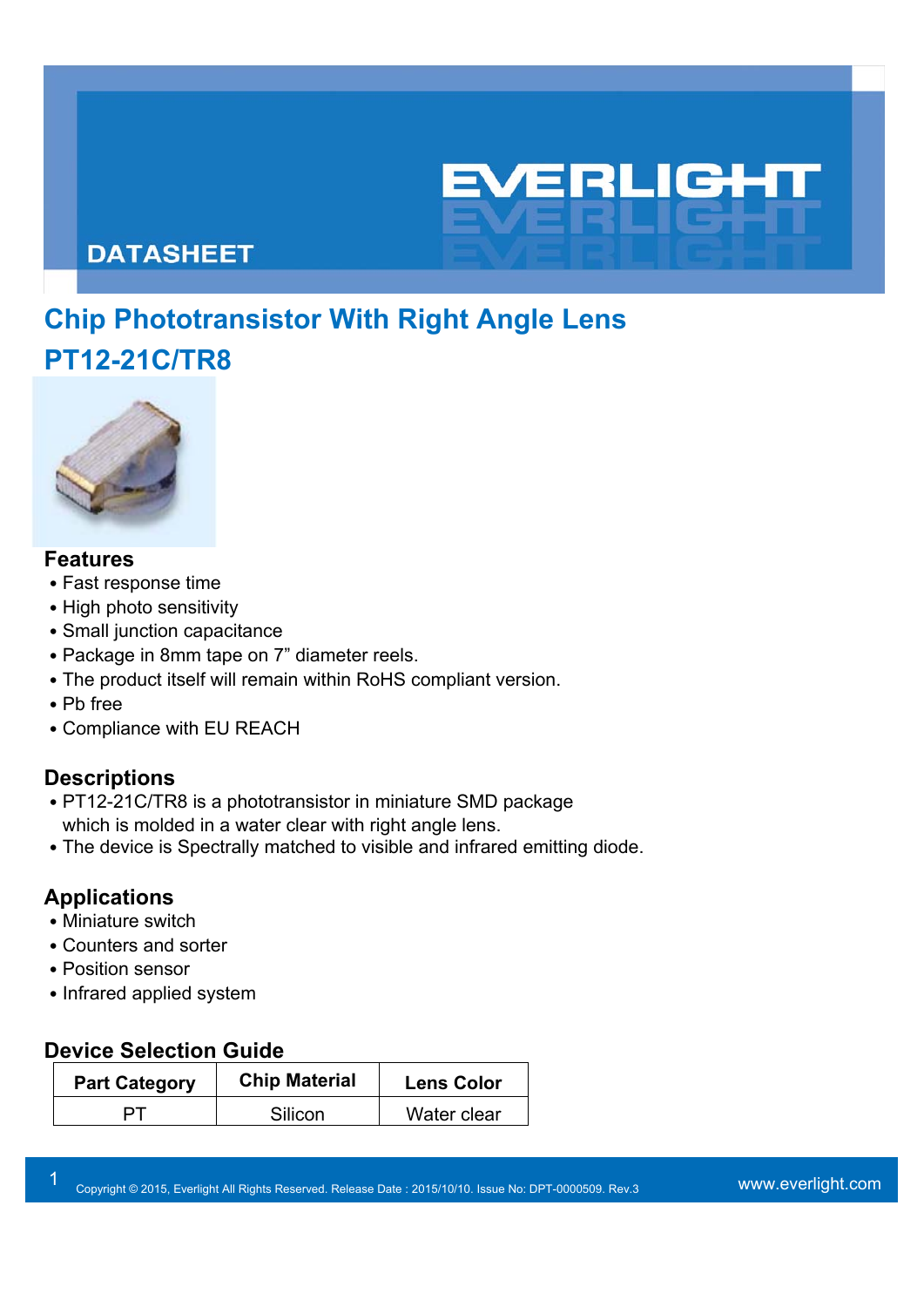

#### **Notes:** 1.All dimensions are in millimeters

- 2.Tolerances unless dimensions ±0.1mm
- 3.Suggested pad dimension is just for reference only .Please modify the pad dimension based on individual need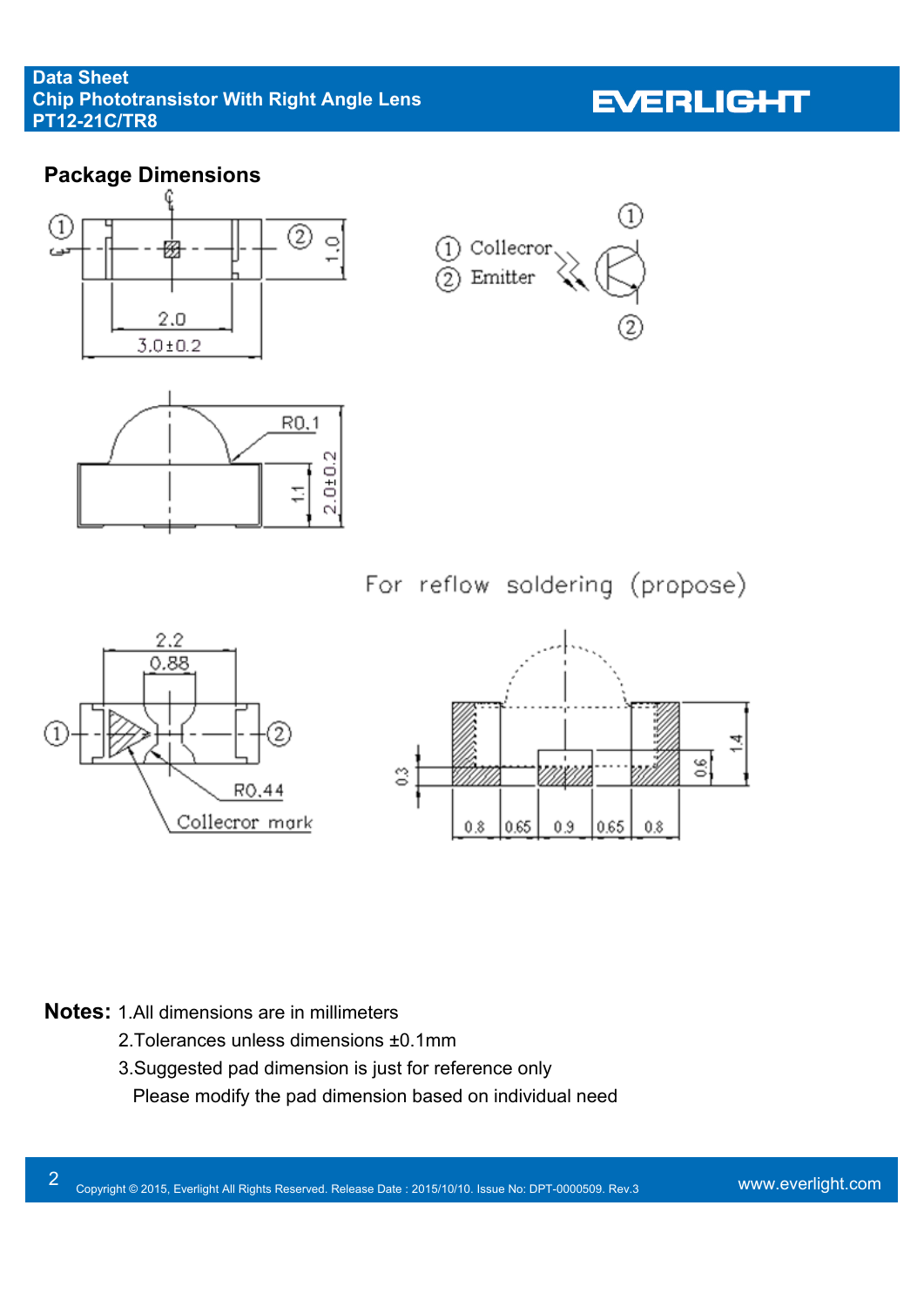# **EVERLIGHT**

# **Absolute Maximum Ratings (Ta=25**℃**)**

| <b>Parameter</b>                                             | <b>Symbol</b>                | Rating      | <b>Units</b>        |
|--------------------------------------------------------------|------------------------------|-------------|---------------------|
| Collector-Emitter Voltage                                    | V <sub>CEO</sub>             | 30          | V                   |
| Emitter-Collector-Voltage                                    | V <sub>ECO</sub>             | 5           | v                   |
| <b>Collector Current</b>                                     | l <sub>C</sub>               | 50          | mA                  |
| <b>Operating Temperature</b>                                 | $T_{\mathsf{opr}}$           | $-25 - 85$  | °C                  |
| Storage Temperature                                          | ${\mathsf T}_{\textsf{stg}}$ | $-40 - +85$ | $\int_{0}^{\infty}$ |
| <b>Soldering Temperature</b>                                 | ${\mathsf T}_{\sf sol}$      | 260         | $^{\circ}C$         |
| Power Dissipation at (or below)<br>25°C Free Air Temperature | $P_{d}$                      | 75          | mW                  |

**Notes:** \*1:Soldering time≦5 seconds.

### **Electro-Optical Characteristics (Ta=25**℃**)**

| Electro-Optical Characteristics (Ta=25 $\degree$ C) |                         |                                               |      |      |      |              |  |
|-----------------------------------------------------|-------------------------|-----------------------------------------------|------|------|------|--------------|--|
| <b>Parameter</b>                                    | <b>Symbol</b>           | <b>Condition</b>                              | Min. | Typ. | Max. | <b>Units</b> |  |
| Rang Of Spectral Bandwidth                          | $\lambda_{0.5}$         |                                               | 400  |      | 1100 | nm           |  |
| <b>Wavelength Of Peak Sensitivity</b>               | $\lambda_{\text{P}}$    |                                               |      | 940  |      | nm           |  |
| Collector-Emitter Breakdown Voltage                 | <b>BV<sub>CEO</sub></b> | $I_c = 100 \mu A$<br>Ee=0mW/cm <sup>2</sup>   | 30   |      |      | V            |  |
| Emitter-Collector Breakdown Voltage                 | BV <sub>ECO</sub>       | $I_E=100\mu A$<br>Ee=0mW/cm <sup>2</sup>      | 5    |      |      | V            |  |
| <b>Collector-Emitter Saturation Voltage</b>         | $V_{CE(sat)}$           | $IC=2mA$<br>$Ee=1mW/cm2$                      |      |      | 0.4  | $\vee$       |  |
| <b>Collector Dark Current</b>                       | I <sub>CEO</sub>        | $V_{CE} = 20V$<br>$Ee = 0$ mW/cm <sup>2</sup> |      |      | 100  | nA           |  |
| <b>On State Collector Current</b>                   | $I_{C(ON)}$             | $V_{CE}$ =5V<br>Ee=1mW/cm <sup>2</sup>        | 0.3  | 1.14 |      | mA           |  |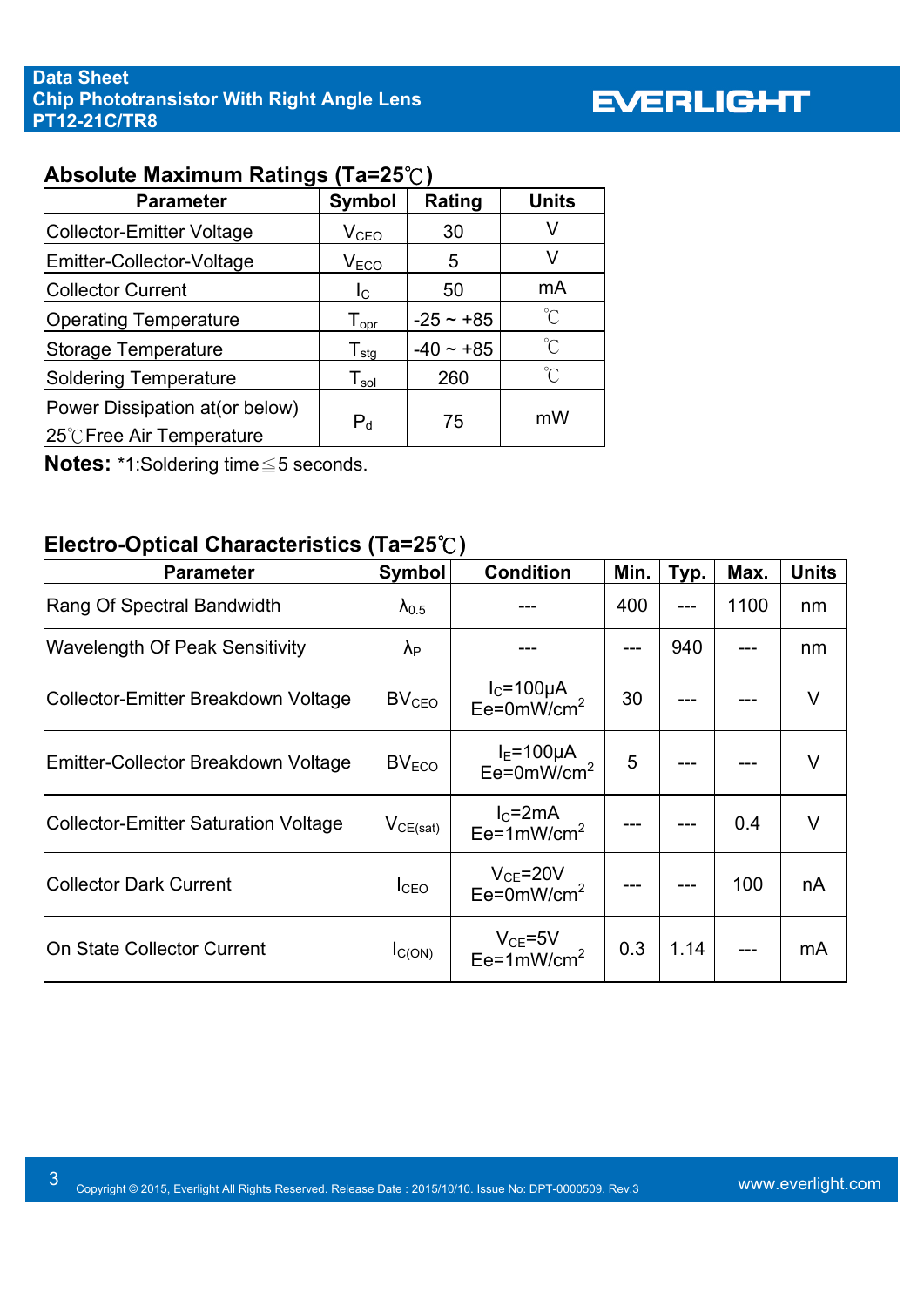# **EVERLIGHT**

## **Typical Electro-Optical Characteristics Curves**



Irradiance



4 Copyright © 2015, Everlight All Rights Reserved. Release Date : 2015/10/10. Issue No: DPT-0000509. Rev.3 WWW.everlight.com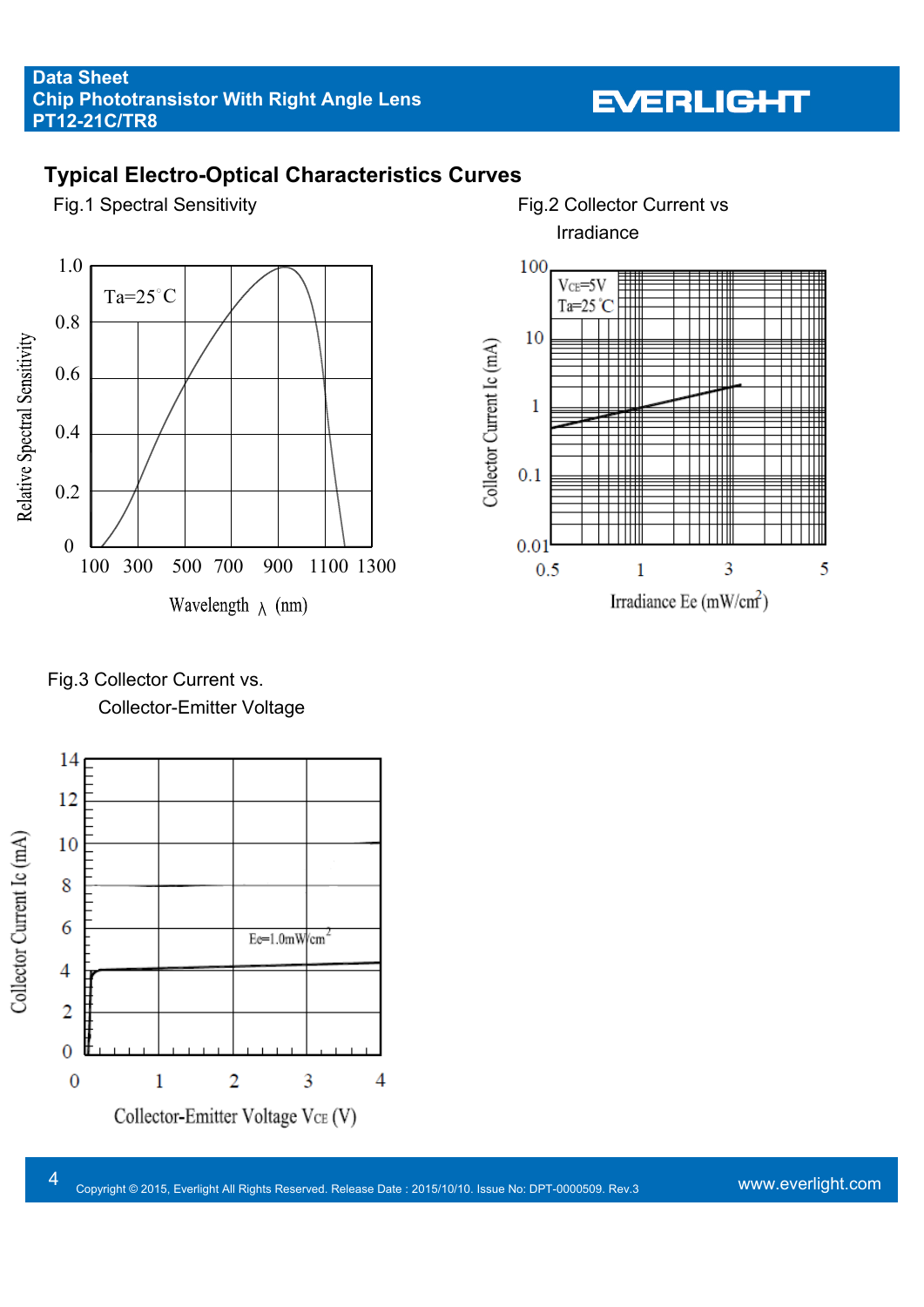## **Precautions For Use**

1. Over-current-proof

Customer must apply resistors for protection, otherwise slight voltage shift will cause big current change (Burn out will happen).

- 2. Storage
	- 2.1 Do not open moisture proof bag before the products are ready to use.
	- 2.2 Before opening the package, the Phototransistor should be kept at 10℃~30℃ and 90%RH or less.
	- 2.3 The Phototransistor suggested be used within one year.
	- 2.4 After opening the package, the devices must be stored at  $10^{\circ}$ C~30°C and  $\leq 60\%$ RH, and used within 168 hours (floor life). If unused Phototransistor remain, it should be stored in moisture proof packages.
	- 2.5 If the moisture absorbent material (desiccant material) has faded or unopened bag ha exceeded the shelf life or devices (out of bag) have exceeded the floor life, baking treatment is required.
	- 2.6 If baking is required, refer to IPC/JEDEC J-STD-033 for bake procedure or recommend the following conditions:

96 hours at  $60^{\circ}$ C  $\pm$  5°C and < 5 % RH (reeled/tubed/loose units)

- 3. Soldering Condition
	- 3.1 Pb-free solder temperature profile



- 3.2 Reflow soldering should not be done more than two times.
- 3.3 When soldering, do not put stress on the Phototransistor during heating.
- 3.4 After soldering, do not warp the circuit board.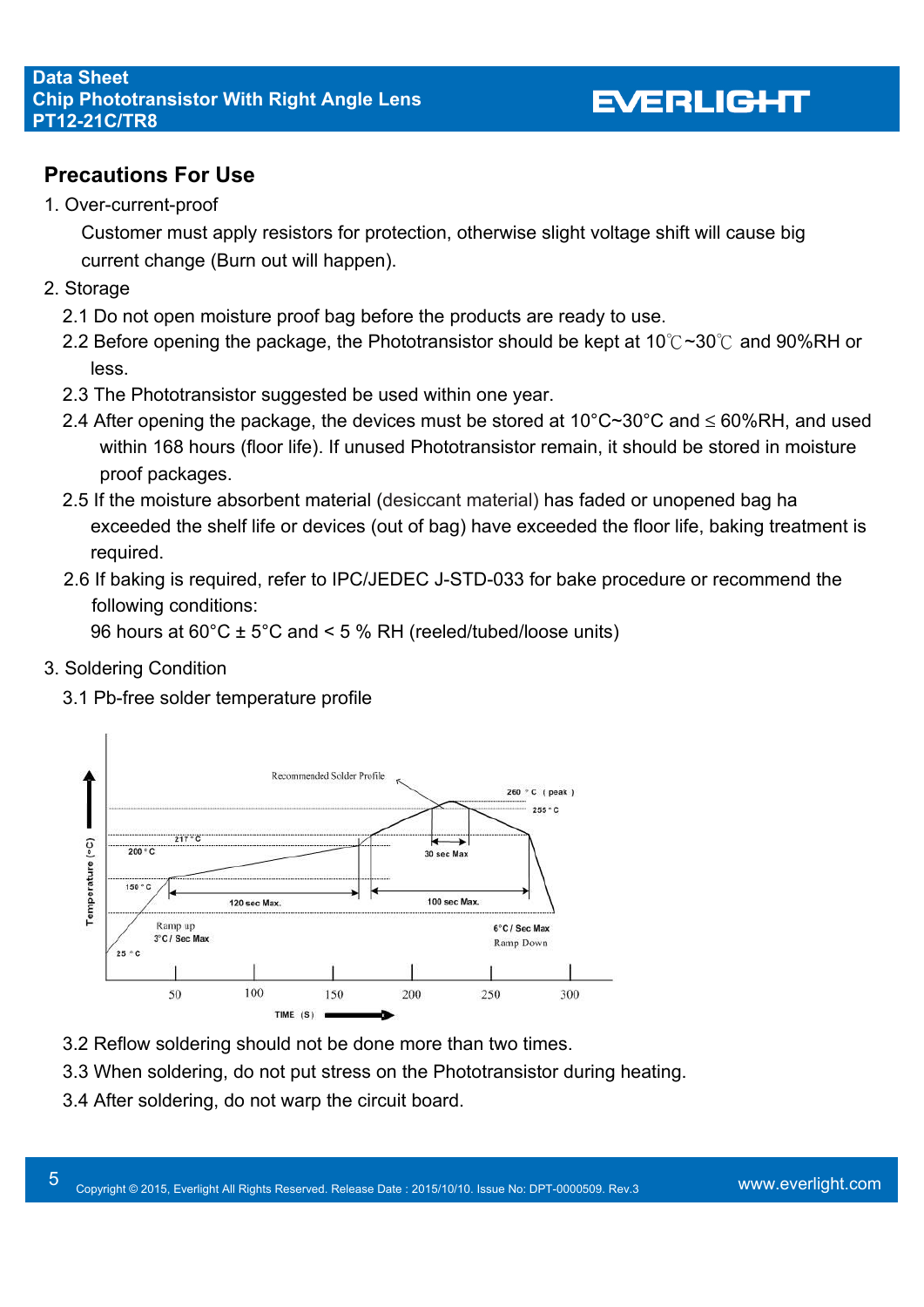#### 4.Soldering Iron

Each terminal is to go to the tip of soldering iron temperature less than 350℃ for 3 seconds within once in less than the soldering iron capacity 25W. Leave two seconds and more intervals, and do soldering of each terminal. Be careful because the damage of the product is often started at the time of the hand solder.

#### 5.Repairing

 Repair should not be done after the Phototransistor have been soldered. When repairing is unavoidable, a double-head soldering iron should be used (as below figure). It should be confirmed beforehand whether the characteristics of the Phototransistor will or will not be damaged by repairing.



### **Package Dimensions**

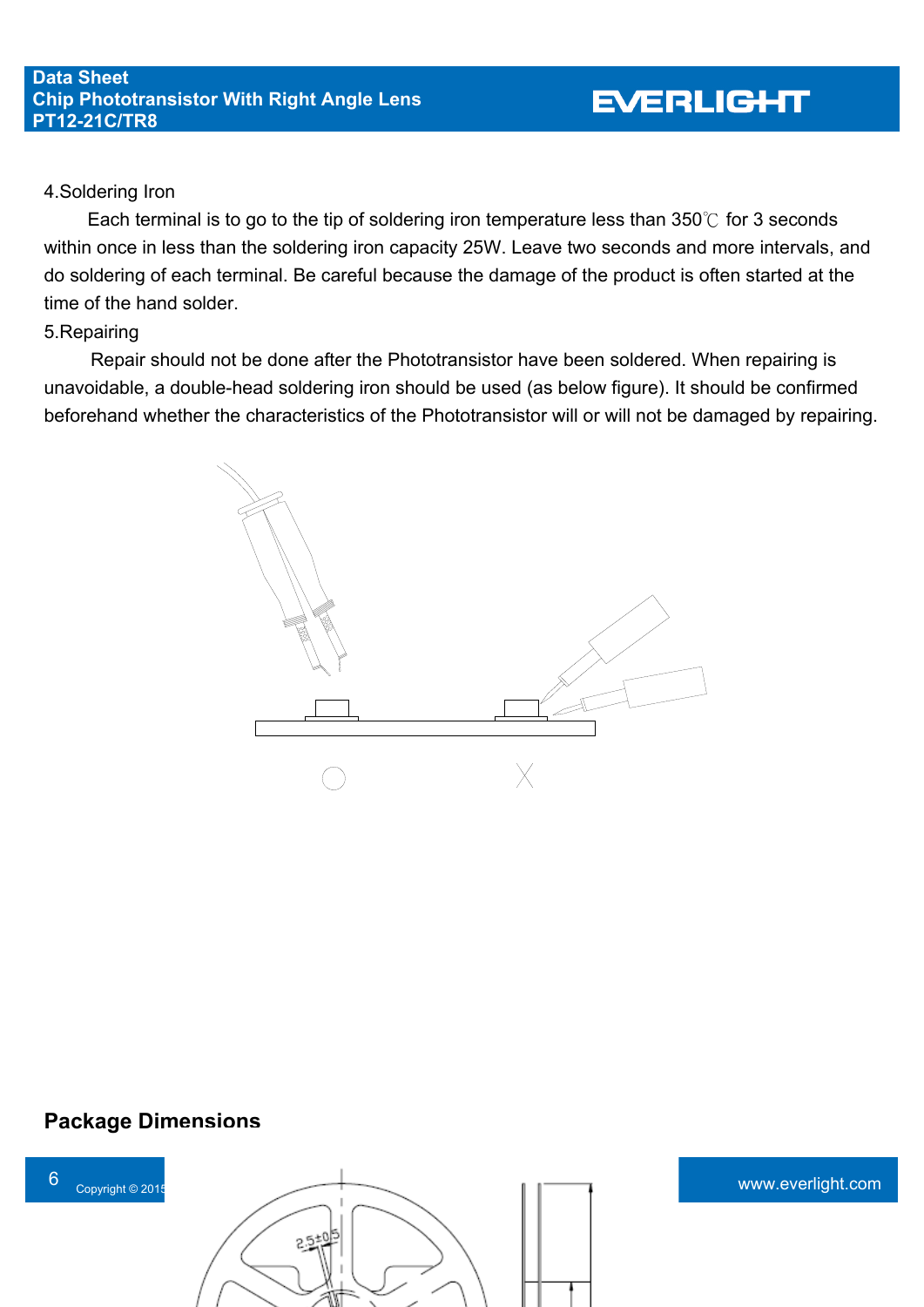**Note:** The tolerances unless mentioned are ±0.1mm, Unit: mm

# **Carrier Taping Dimensions: (Quantity: 2000PCS/Reel)**



**Note:** The tolerances unless mentioned are ±0.1mm, Unit: mm **Label Form Specification** 

7 Copyright © 2015, Everlight All Rights Reserved. Release Date : 2015/10/10. Issue No: DPT-0000509. Rev.3 WWW.everlight.com